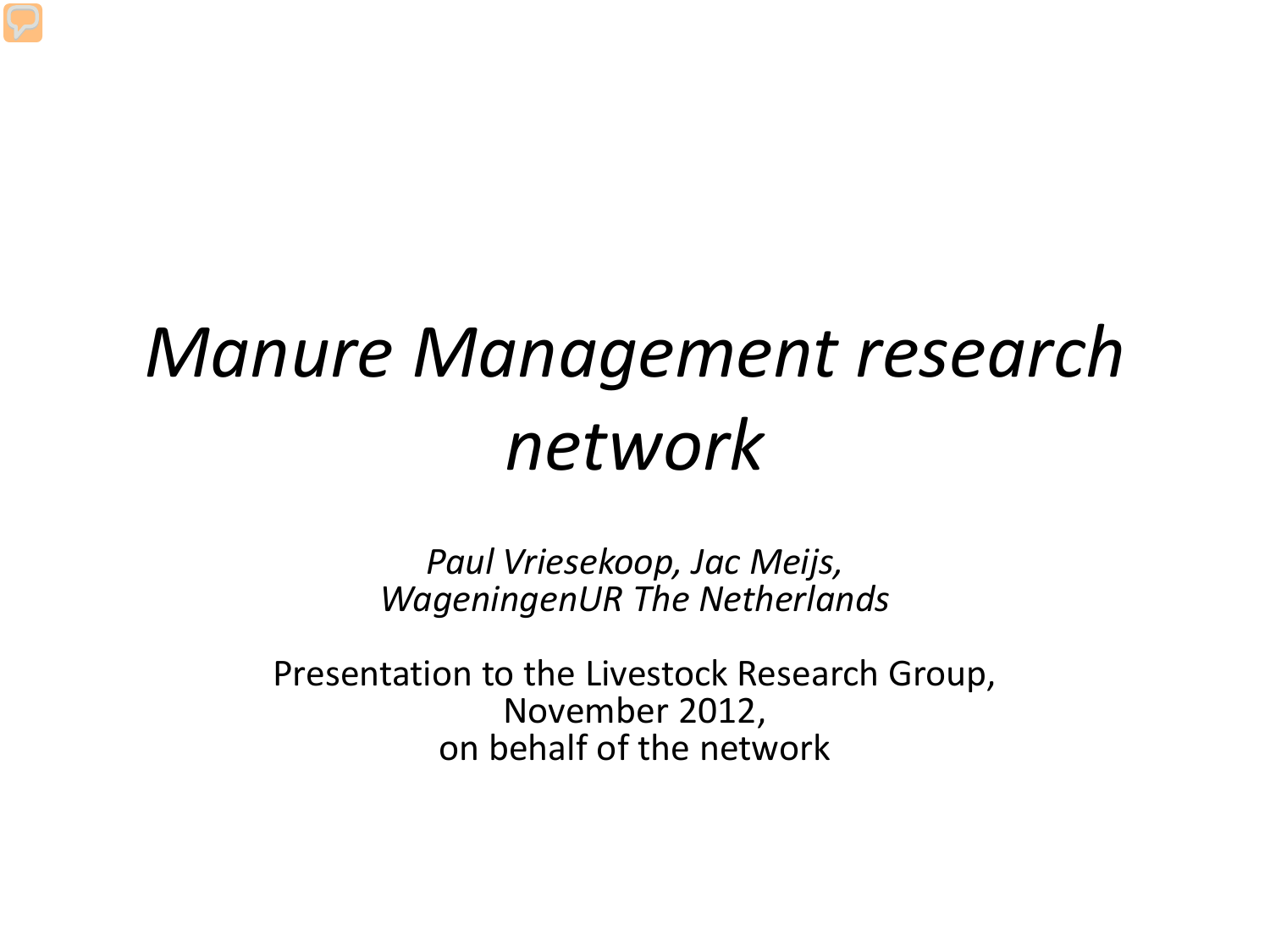### **Recent meeting**

- First meeting 3-4 September 2012 in Rome
- 19 GRA participants from 12 countries, 2 FAO guests
- Scope of the network; most important issues:
- Develop common guidelines for measuring emissions around manure management (total manure chain)
- Link external communication to food security; joint messaging to policy much more further than only reducing GHG emissions;
- Apply system approach; both in relation to the whole manure chain but also in relation to GHG emissions as part of N- and C cycle and recovery of other nutrients from manure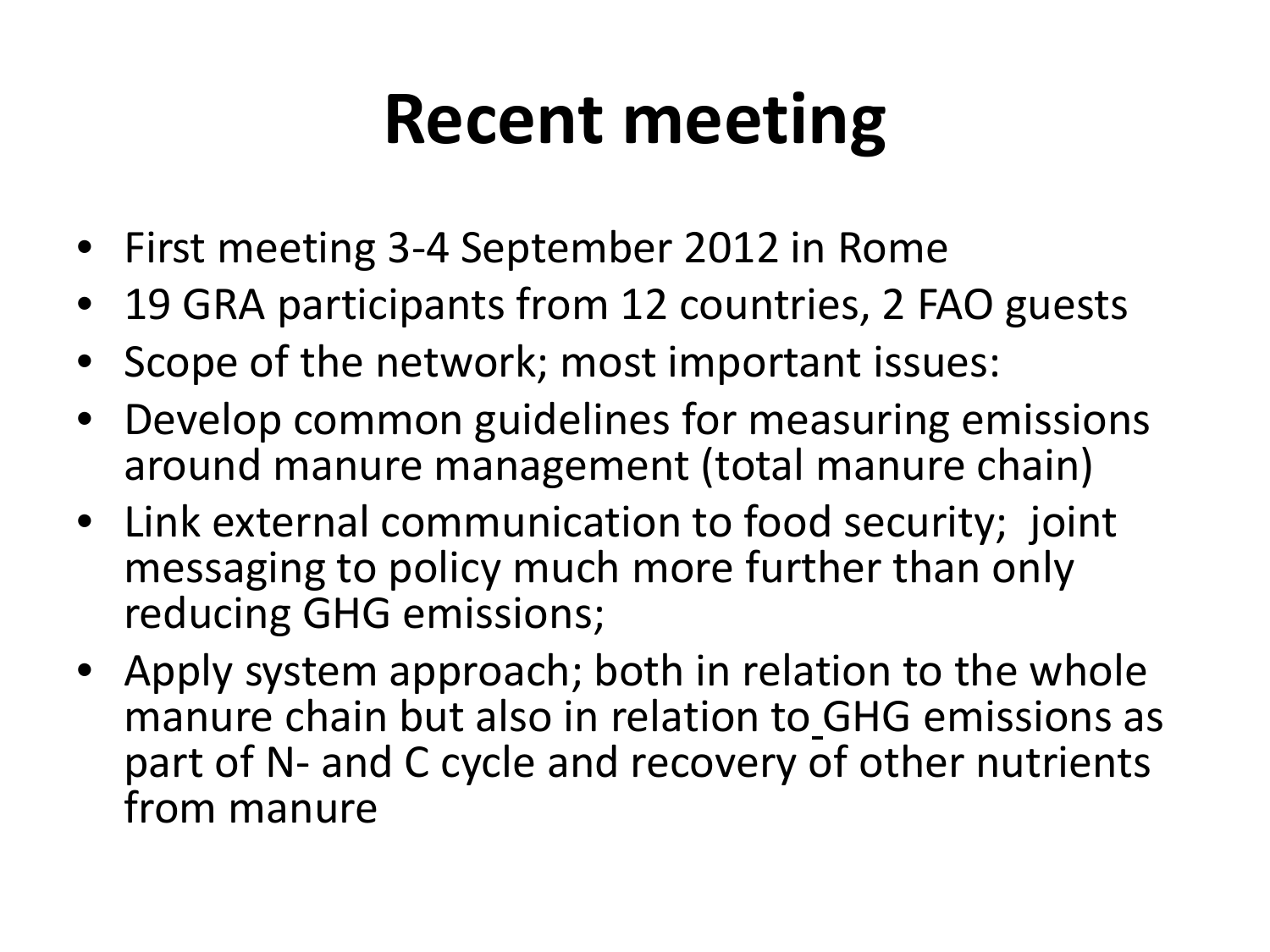## **Network goals**

• Actions to undertake the coming year

Develop a best practice guide to measure emissions from manure in all stages of the manure chain (start with project description lead by Matt Smith, USA)

Make a position paper and leaflet to be used for external communication dealing with goals, role, position/boundaries etc. (start with set up by Theun Vellinga, NL)

Make a shopping list on practical mitigation options for farmers and policy; a kind of user guide ; showing best practices of mitigation options (start with set up by Dave Chadwick, UK)

- How are we trying to achieve these goals: by appointing taskleaders
- What are particular opportunities that can be advanced through such a network? Develop and implement joint project: MMIP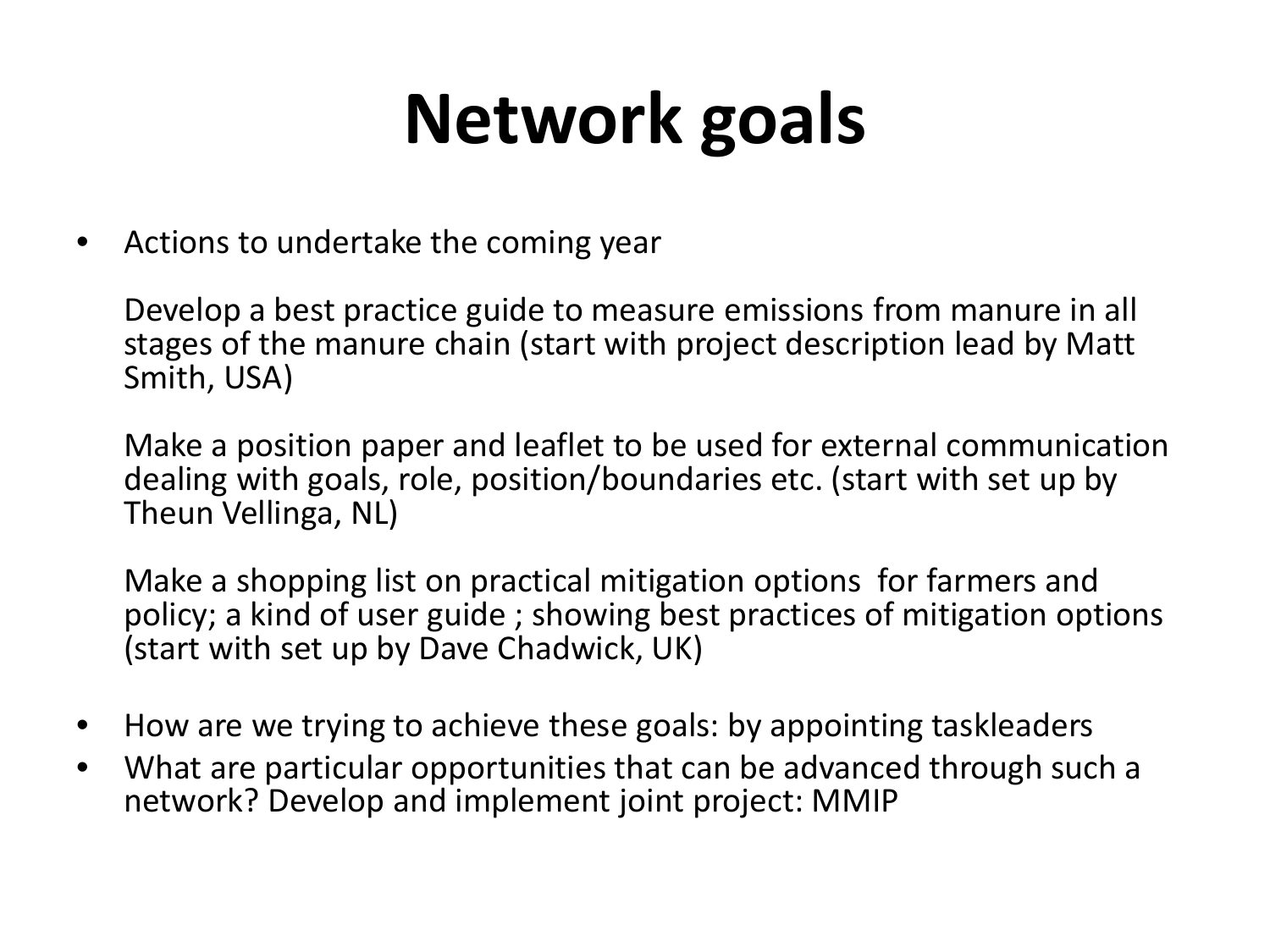## **Governance and funding**

- Co-coordination by La van Kinh, Vietnam and Paul Vriesekoop, the Netherlands
- An agreed work plan is made including three action in 2013 and participation in a new program
- Decisions of the network are made in consensus
- Members have been recruited via LRG/GRA; membership will be broadened over time in trying to involve China, Thailand, Korea, Brazil, Eastern Europe, Germany and ...
- Limited financial support for the network from Dutch government